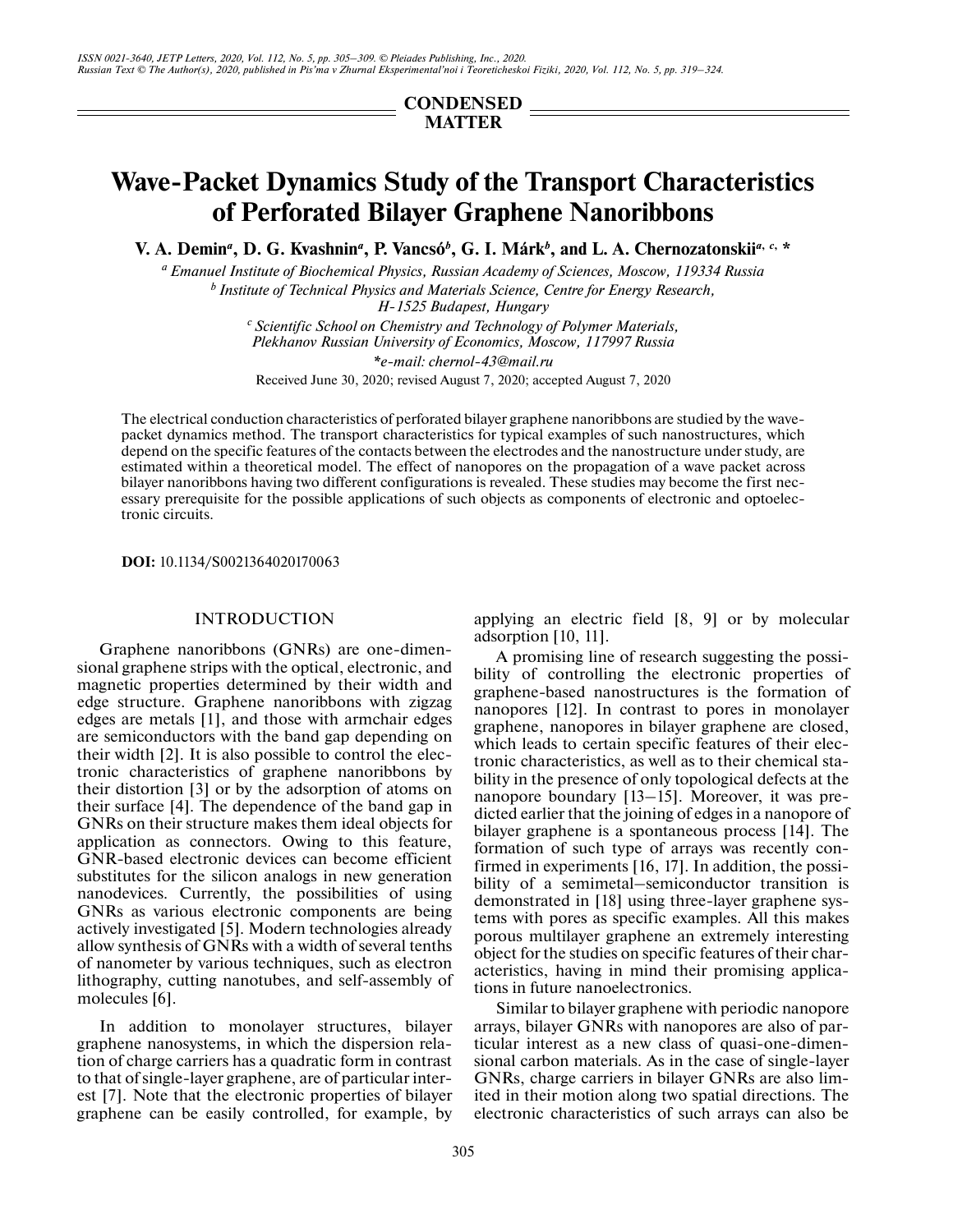controlled by changing their width [19, 20]. In addition, it was shown that the electronic and transport characteristics of bilayer GNRs strongly depend on the voltage applied across the layers [19–21]; this was also demonstrated in experiments [22]. Thus, the presence of nanopores in bilayer GNRs can significantly affect their physical and chemical properties, which requires a thorough fundamental study.

In this work, we study the electrical conduction characteristics of bilayer graphene nanoribbons with nanopores by simulating the propagation of an electron wave packet along them.

#### RESEARCH TECHNIQUES

The wave-packet (WP) dynamics method is a computer simulation of the propagation of a WP through a localized potential relief [23]. The time dependence of WP propagation is calculated by solving the timedependent Schrödinger equation. The result of calculating the WP dynamics gives a detailed information on the WP propagation process with the course of time.

The model system consists of an electrode generating the WP, the localized potential relief forming the array under study, and an absorbing potential. The metal electrode is described as an electron gas having the Fermi energy  $E_F = 5$  eV and work function  $W =$ 4.81 eV. The initial kinetic energy of the WP is  $E_k$  = 5 eV. The pseudopotential related to each  $sp<sup>2</sup>$  carbon atom has the form  $V(r) = \sum A_i \exp(-a_i r^2)$  with the coefficients  $A_1 = 10.607 \text{ eV}, \overline{A_2} = 29.711 \text{ eV}, \text{ and } A_3 =$ 98.911 eV and the parameters  $a_1 = 0.12126$ ,  $a_2 =$ 1.9148, and  $a_3 = 0.60078$  in units of  $r_{\text{Bohr}}^{-2}$  [24]. This pseudopotential was developed for graphene and graphite, but it can also be successfully applied to arrays with *sp*<sup>2</sup> hybridization containing defects [25– 28]. After leaving the electrode, the WP propagates along the constructed localized potential relief toward the absorbing potential without any reflection. The solution of the time-dependent Schrödinger equation is represented as a set of wavefunctions  $\psi(r, t)$ . Next, we perform the Fourier transform  $\psi(r, t) \rightarrow \psi(r, E)$  to separate the WP energies. The found function  $\psi(r, E)$ is independent of time, so we can visualize the propagation pattern for the WP component corresponding to a fixed energy. Earlier, this technique was used to study characteristic features of electron transport in carbon nanotubes [29], across graphene grain boundaries [30], and in bigraphene nanomeshes [14].  $\sum A_i \exp(-a_i r^2)$  $r_{\text{Bohr}}^{-2}$ 

The atomic structure of bilayer GNRs is calculated by the molecular dynamics method implemented in the LAMMPS software package [31] using the adaptive intermolecular reactive empirical band order (AIREBO) potential [32]. Optimization of the geometry is carried out until the forces acting on each atom become smaller than  $10^{-4}$  eV/Å.



**Fig. 1.** (Color online) (a) General view of the bilayer 45AGNR nanoribbon with a hole 15.5 Å in diameter; (b, c) types of connections between the nanoribbon and the electrode through which the WP enters the nanoribbon.

#### RESULTS AND DISCUSSION

As a model system, we choose a 55-Å-wide bilayer armchair graphene nanoribbon (45AGNR) with a hexagonal nanopore 15.5 Å in diameter, whose edges are covalently connected to each other (Fig. 1). The presence of the nanopore affects the interlayer distance, which becomes equal to 5.2 Å after optimization. To study the effect of the nanopore on the conduction characteristics of the bilayer GNR, we consider two types of electrode−ribbon contact: the electrode is connected (i) directly to both layers of the ribbon (Fig. 1b) and (ii) only to the upper layer the bilayer GNR (Fig. 1c). The electrode is located at the distance  $L = 23$  Å from the center of the nanopore. The transport characteristics are measured before the time when WP reaches the nanopore and after the passage of the nanopore. The corresponding cross sections are located at distances of 4.35 Å upstream and downstream of the pore.

First, we consider case (i) where the electrode is connected to both layers of the bilayer GNR. To obtain a pattern characterizing the distribution of electron wavefunctions after the WP propagation, we solve the time-dependent Schrödinger equation and, as a result, find sets of wavefunctions ψ(*r*, *t*). These wavefunctions squared at times  $t = 0.3$  and 4.2 fs are shown in Figs. 2a and 2b, respectively. At time *t* = 0.3 fs, the WP is located at the electrode (Fig. 2a), then the packet propagates along the ribbon, and after 1.5 fs reaches cross section 1, which is chosen to be in front of the nanopore. After that, the WP interacts with the pore and, as a result, a part of the WP becomes local-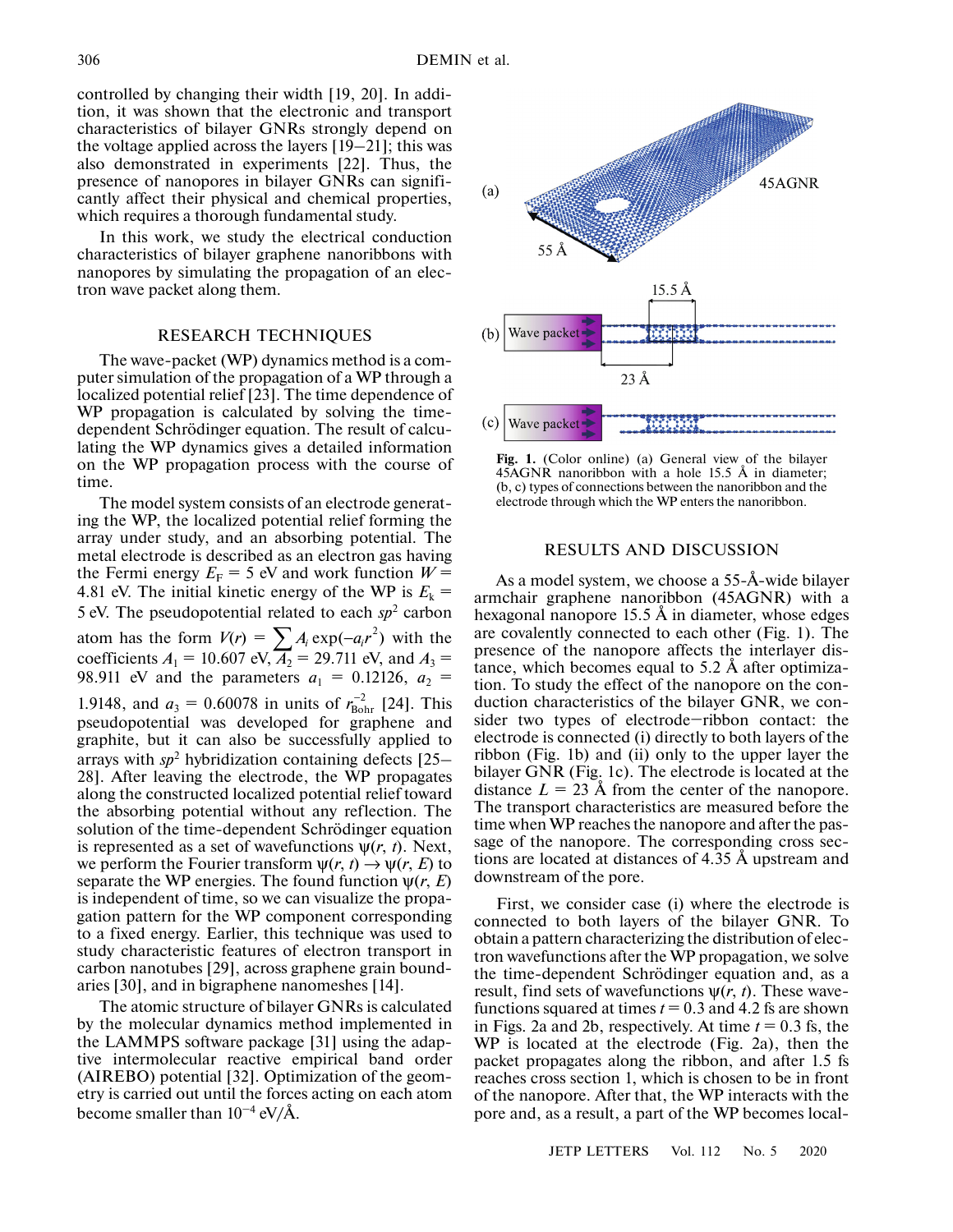

**Fig. 2.** (Color online) Wave-packet probability densities at times *t* = (a) 0.3 and (b) 4.2 fs and (c) time dependence of the electric current flowing across crossing planes (red curve) *1* and (blue curve) *2*.



**Fig. 3.** (Color online) Time dependence of the electric current flowing (a) along the upper layer of the bilayer nanoribbon connected to the electrode and (d) along the lower layer across crossing planes (red curves) *1* and (blue curves) *2*. Wave-packet probability densities at time *t* = 4.2 fs (b) on the upper layer connected to the electrode and (c) on the free lower layer.

ized at curved regions of the nanopore (bright red areas in Fig. 2b). At time  $t = 3$  fs, the WP reaches cross section 2. For each of these two cross sections, we record the time dependence of the current passing across them (Fig. 2c). Since the GNR is a bilayer system with the AA packing of the layers, and the electrode is connected to both layers, the WP propagates along both layers in the same manner and contributes similarly to the current flowing along these cross sections. The time dependence (Figs. 2c and 2d) demonstrates that the amplitude of electric current exhibits a significant decrease after the WP passage across the nanopore. Such decrease is due to the WP–pore interaction, giving rise to a substantial reverse current.

Next, we consider the second case, where the electrode is connected only to the upper layer of the bilayer GNR (Fig. 1c). In this case, a different picture of the WP propagation is observed (Figs. 3b and 3c). Figure 3 shows the WP probability densities on the (b) upper and (c) lower layers, as well as the time dependence of the electric current recorded at the (a) first and (d) second cross sections. It was found that the WP passes along the upper layer and then becomes split during the passage of the nanopore: a certain por-

JETP LETTERS Vol. 112 No. 5 2020

tion of it propagates further along the upper layer, whereas the other portion passes through the interlayer bonds within the pore and enters the second layer. According to the time dependence of the electric current, the behavior of the WP in the layer connected to the electrode is similar to that shown in Fig. 2c. The second layer can be considered as a separate system, into which the WP enters through atoms located at the nanopore boundary. The WP propagates in all directions. The blue curve in Fig. 3d demonstrates that some portion of the packet propagates along the nanoribbon from the electrode. At the same time, the other portion of the WP moves toward the electrode; this is illustrated by negative values of the electric current flowing across the first cross section (red curve in Fig. 3d). The electric current flowing across the first cross section oscillates owing to the reflection from the free edge of the ribbon, not attached to the electrode, as well as from the nanopore itself. Oscillations depend on the shape of the free edge of the ribbon, as well as on its distance from the nanopore. Note that the currents flowing along the second layer differ in amplitude by an order of magnitude from those flowing along the layer attached to the electrode (Fig. 3d). Thus, after the WP passage through the nanopore, one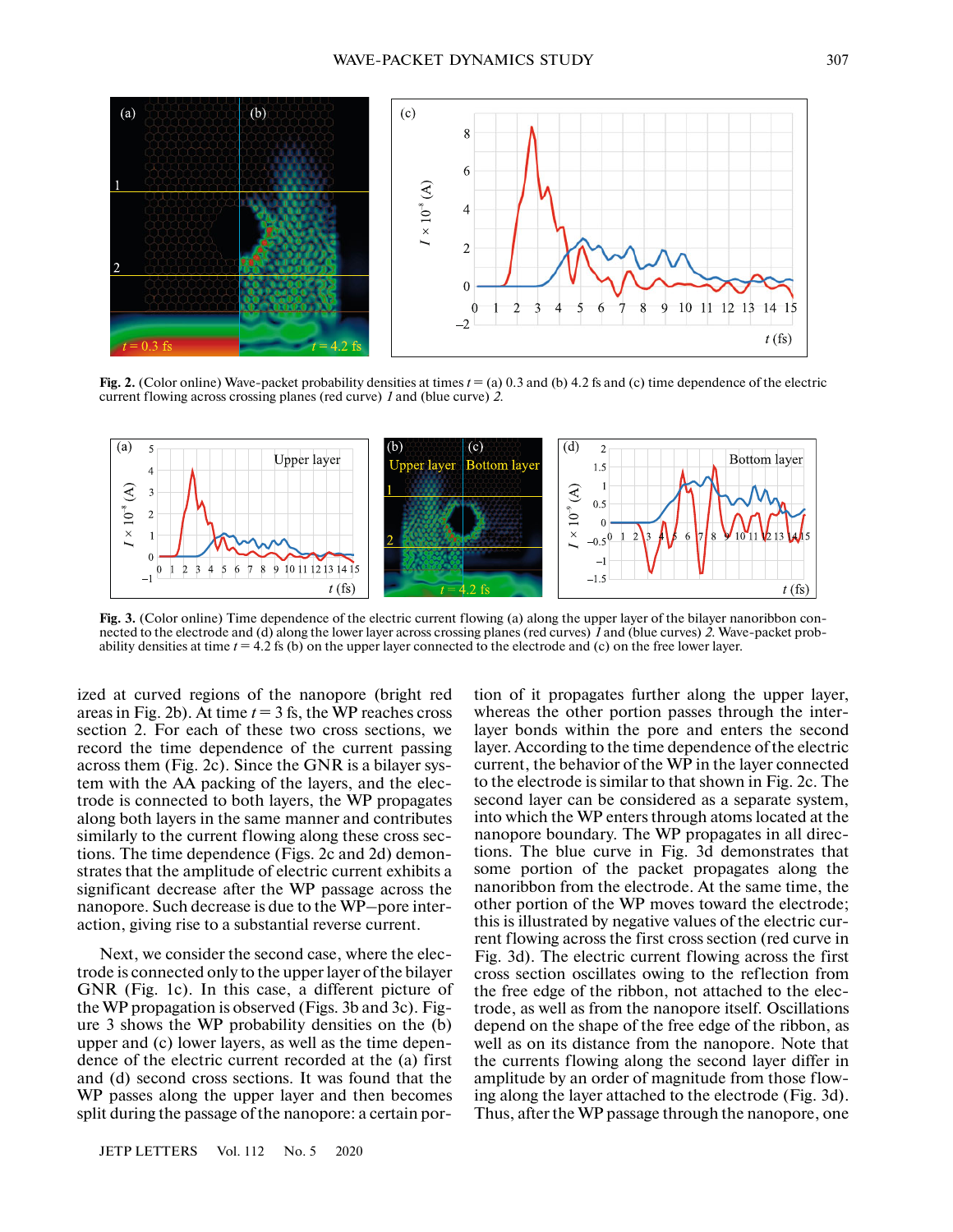

**Fig. 4.** (Color online) (a–c) Wave-packet probability densities corresponding to some peaks of the spectral distribution shown in panel (d). Wave-packet probability densities are shown for one layer: (a) in the case of the electrode connected to both layers and (b, c) in the case of the electrode connected to only one layer for connected and not connected layers, respectively.

portion of it propagates further along the attached ribbon, whereas the other one is localized at the pore boundary and passes to the layer, which is not connected to the electrode. In this case, a significant part of the intensity is lost.

For a more detailed analysis of the WP propagation through the bilayer GNR with the nanopore, we perform the Fourier transform  $\psi(r, t) \rightarrow \psi(r, E)$  to distinguish WPs with different energies. This makes it possible to obtain a time-independent spectral distribution for WPs. In Fig. 4, we show such spectral distributions for the cases of electrode attachment to both layers and only to the upper layer. Spectral distributions show that the bilayer 45AGNR with the nanopore is metallic. It is important that the existence of the nanopore does not change the type of conductivity, since the same bilayer GNR with a perfect structure also exhibits metallic characteristics. In Fig. 4, we show the probability density distributions for given WP energies, which can be used to determine the energies of localized and delocalized electronic states. The WP

behaves approximately in the same manner in the layers attached to the electrode. However, not all wave packet components corresponding to fixed energies penetrate the layer which is not connected to the electrode. The analysis of the peaks in the spectral distribution shows that the WP at energies  $\dot{E} = -1.2$  and  $-0.6$  eV does not propagate beyond the nanopore and the main part of it becomes localized at distorted bonds located at the nanopore boundaries. At higher energies  $E = 0.2$  and 2.3 eV, the WP passes across the edges of the nanopore into the second layer and further on propagates along the ribbon. Thus, it is shown that, by changing the voltage applied across the electrodes, it is possible to control the transmission, delay, or reflection of the WP and hence to control also the electric pulses of different energies being input to the devices (Figs. 1b and 1c). This phenomenon can be used in nanoelectronic pulse devices.

The data obtained suggest that nanopores in bilayer arrays play an important role in the formation of metallic conductivity and of additional steady-state

JETP LETTERS Vol. 112 No. 5 2020